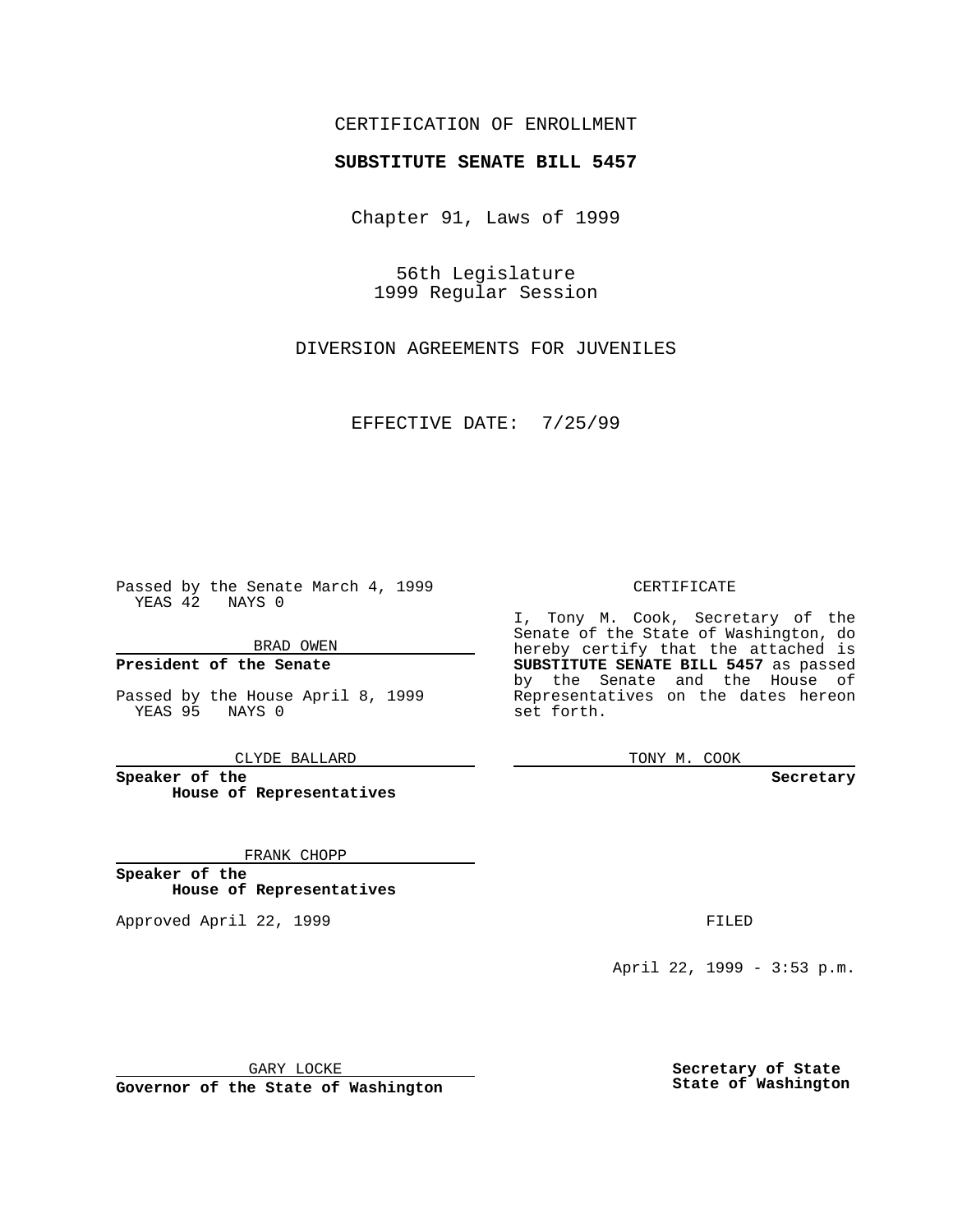## **SUBSTITUTE SENATE BILL 5457** \_\_\_\_\_\_\_\_\_\_\_\_\_\_\_\_\_\_\_\_\_\_\_\_\_\_\_\_\_\_\_\_\_\_\_\_\_\_\_\_\_\_\_\_\_\_\_

\_\_\_\_\_\_\_\_\_\_\_\_\_\_\_\_\_\_\_\_\_\_\_\_\_\_\_\_\_\_\_\_\_\_\_\_\_\_\_\_\_\_\_\_\_\_\_

Passed Legislature - 1999 Regular Session

#### **State of Washington 56th Legislature 1999 Regular Session**

**By** Senate Committee on Human Services & Corrections (originally sponsored by Senators Costa, Zarelli, Hargrove and Long)

Read first time 02/15/1999.

 AN ACT Relating to conditions involving diversion agreements for juveniles under diversion programs authorized by state law prior to January 1, 1999; amending RCW 13.40.080; and reenacting and amending RCW 13.40.160.

BE IT ENACTED BY THE LEGISLATURE OF THE STATE OF WASHINGTON:

 **Sec. 1.** RCW 13.40.080 and 1997 c 338 s 70 are each amended to read as follows:

 (1) A diversion agreement shall be a contract between a juvenile accused of an offense and a diversionary unit whereby the juvenile agrees to fulfill certain conditions in lieu of prosecution. Such agreements may be entered into only after the prosecutor, or probation counselor pursuant to this chapter, has determined that probable cause exists to believe that a crime has been committed and that the juvenile committed it. Such agreements shall be entered into as expeditiously as possible.

 (2) A diversion agreement shall be limited to one or more of the following:

 (a) Community service not to exceed one hundred fifty hours, not to be performed during school hours if the juvenile is attending school;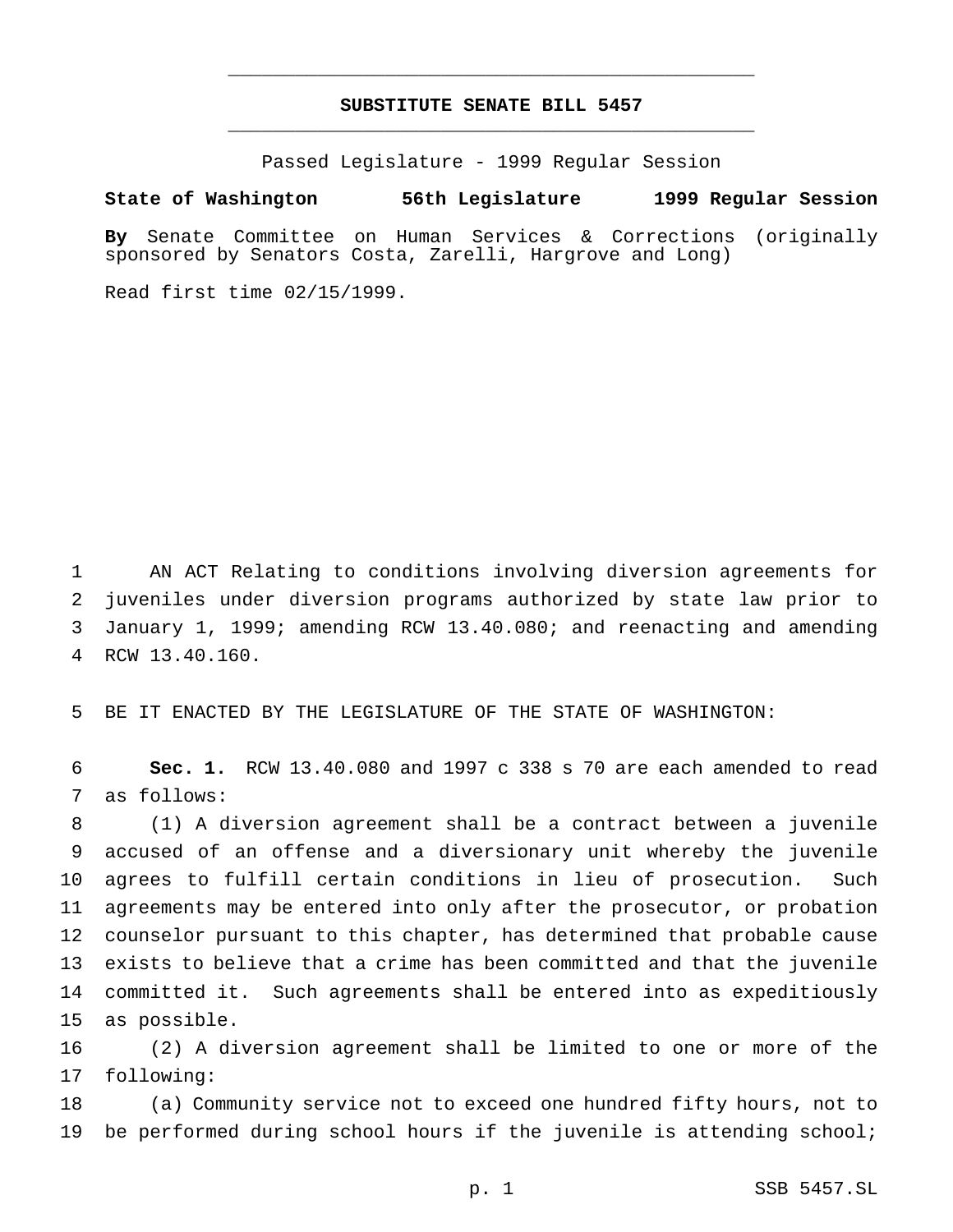(b) Restitution limited to the amount of actual loss incurred by the victim;

 (c) Attendance at up to ten hours of counseling and/or up to twenty hours of educational or informational sessions at a community agency. The educational or informational sessions may include sessions relating to respect for self, others, and authority; victim awareness; accountability; self-worth; responsibility; work ethics; good citizenship; literacy; and life skills. For purposes of this section, "community agency" may also mean a community-based nonprofit organization, if approved by the diversion unit. The state shall not be liable for costs resulting from the diversionary unit exercising the option to permit diversion agreements to mandate attendance at up to ten hours of counseling and/or up to twenty hours of educational or informational sessions;

 (d) A fine, not to exceed one hundred dollars. In determining the amount of the fine, the diversion unit shall consider only the juvenile's financial resources and whether the juvenile has the means to pay the fine. The diversion unit shall not consider the financial resources of the juvenile's parents, guardian, or custodian in 20 determining the fine to be imposed;  $((and))$ 

 (e) Requirements to remain during specified hours at home, school, or work, and restrictions on leaving or entering specified geographical 23 areas; and

24 (f) Upon request of the victim or witness, requirements to refrain 25 from any contact with victims or witnesses of offenses committed by the juvenile.

 (3) In assessing periods of community service to be performed and restitution to be paid by a juvenile who has entered into a diversion agreement, the court officer to whom this task is assigned shall consult with the juvenile's custodial parent or parents or guardian and victims who have contacted the diversionary unit and, to the extent possible, involve members of the community. Such members of the community shall meet with the juvenile and advise the court officer as to the terms of the diversion agreement and shall supervise the juvenile in carrying out its terms.

 (4)(a) A diversion agreement may not exceed a period of six months and may include a period extending beyond the eighteenth birthday of the divertee.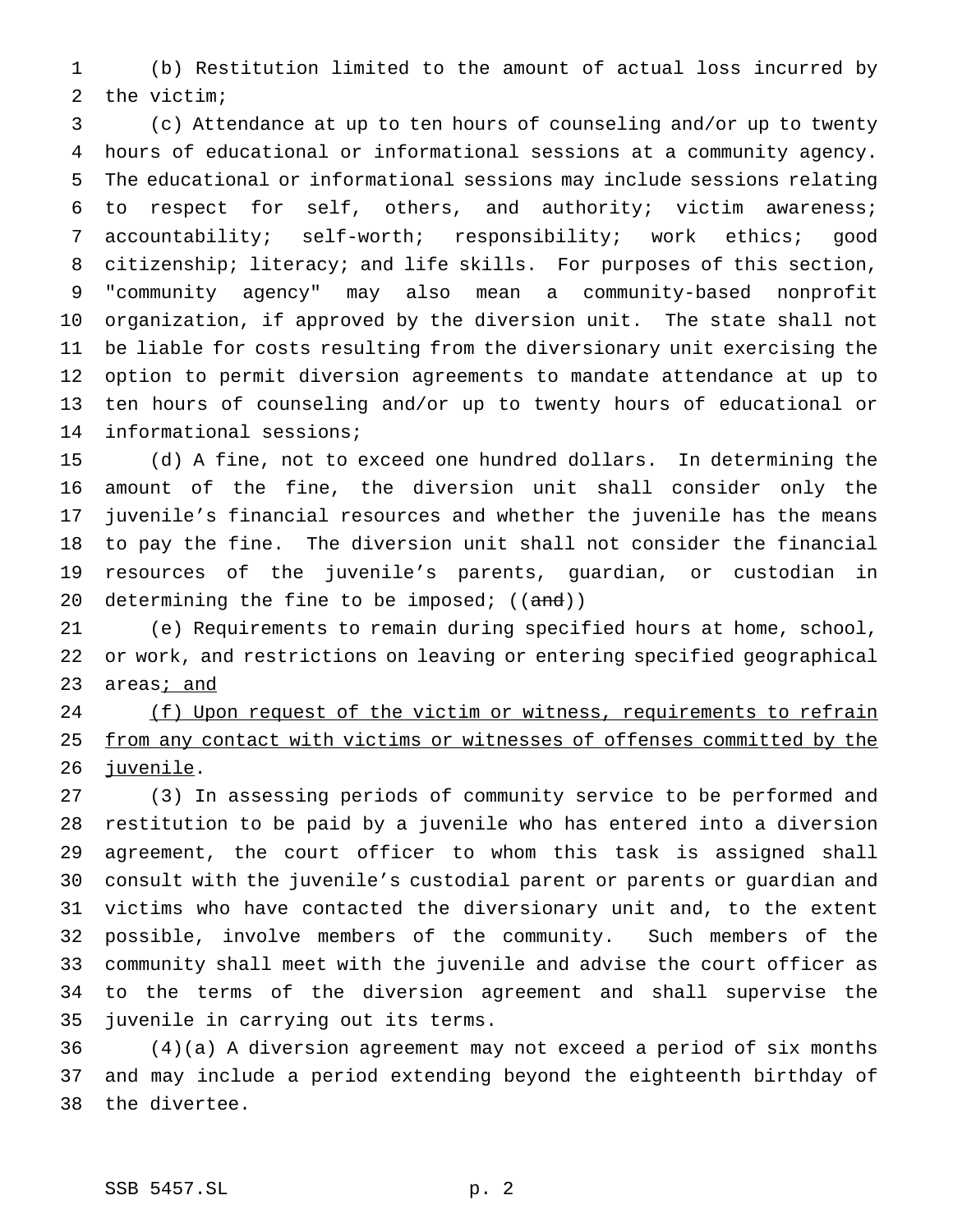(b) If additional time is necessary for the juvenile to complete restitution to the victim, the time period limitations of this subsection may be extended by an additional six months.

 (c) If the juvenile has not paid the full amount of restitution by the end of the additional six-month period, then the juvenile shall be referred to the juvenile court for entry of an order establishing the amount of restitution still owed to the victim. In this order, the court shall also determine the terms and conditions of the restitution, including a payment plan extending up to ten years if the court determines that the juvenile does not have the means to make full restitution over a shorter period. For the purposes of this subsection  $(4)(c)$ , the juvenile shall remain under the court's jurisdiction for a maximum term of ten years after the juvenile's eighteenth birthday. Prior to the expiration of the initial ten-year period, the juvenile court may extend the judgment for restitution an additional ten years. The court may not require the juvenile to pay full or partial restitution if the juvenile reasonably satisfies the court that he or she does not have the means to make full or partial restitution and could not reasonably acquire the means to pay the restitution over a ten-year period. The county clerk shall make disbursements to victims named in the order. The restitution to victims named in the order shall be paid prior to any payment for other penalties or monetary assessments. A juvenile under obligation to pay restitution may petition the court for modification of the restitution order.

 (5) The juvenile shall retain the right to be referred to the court at any time prior to the signing of the diversion agreement.

 (6) Divertees and potential divertees shall be afforded due process in all contacts with a diversionary unit regardless of whether the juveniles are accepted for diversion or whether the diversion program is successfully completed. Such due process shall include, but not be limited to, the following:

 (a) A written diversion agreement shall be executed stating all conditions in clearly understandable language;

 (b) Violation of the terms of the agreement shall be the only grounds for termination;

 (c) No divertee may be terminated from a diversion program without being given a court hearing, which hearing shall be preceded by:

 (i) Written notice of alleged violations of the conditions of the diversion program; and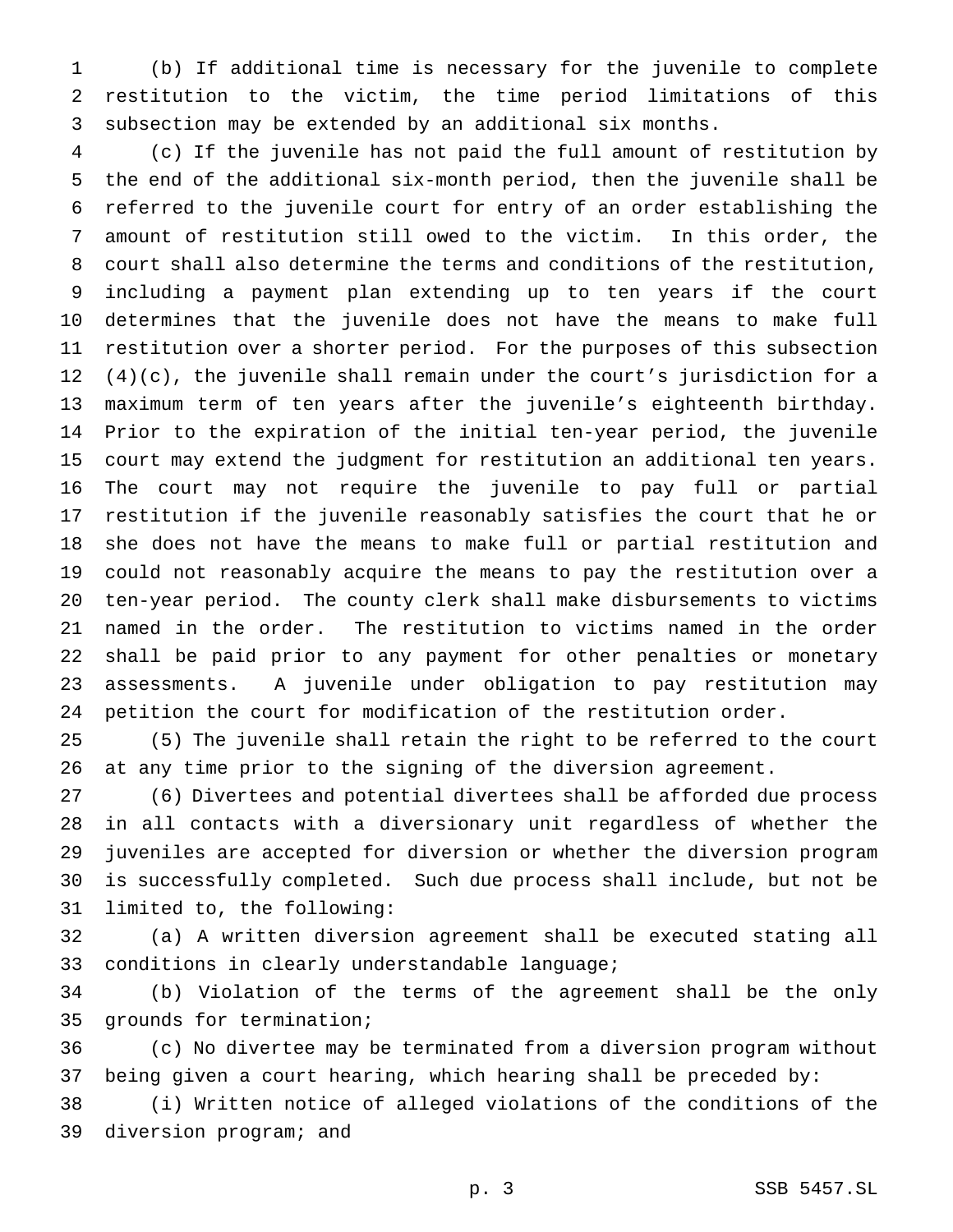(ii) Disclosure of all evidence to be offered against the divertee; (d) The hearing shall be conducted by the juvenile court and shall include:

(i) Opportunity to be heard in person and to present evidence;

(ii) The right to confront and cross-examine all adverse witnesses;

 (iii) A written statement by the court as to the evidence relied on and the reasons for termination, should that be the decision; and

 (iv) Demonstration by evidence that the divertee has substantially violated the terms of his or her diversion agreement.

 (e) The prosecutor may file an information on the offense for which the divertee was diverted:

 (i) In juvenile court if the divertee is under eighteen years of age; or

 (ii) In superior court or the appropriate court of limited jurisdiction if the divertee is eighteen years of age or older.

 (7) The diversion unit shall, subject to available funds, be responsible for providing interpreters when juveniles need interpreters to effectively communicate during diversion unit hearings or negotiations.

 (8) The diversion unit shall be responsible for advising a divertee of his or her rights as provided in this chapter.

 (9) The diversion unit may refer a juvenile to community-based counseling or treatment programs.

 (10) The right to counsel shall inure prior to the initial interview for purposes of advising the juvenile as to whether he or she desires to participate in the diversion process or to appear in the juvenile court. The juvenile may be represented by counsel at any critical stage of the diversion process, including intake interviews and termination hearings. The juvenile shall be fully advised at the intake of his or her right to an attorney and of the relevant services an attorney can provide. For the purpose of this section, intake interviews mean all interviews regarding the diversion agreement process.

 The juvenile shall be advised that a diversion agreement shall constitute a part of the juvenile's criminal history as defined by RCW 36 13.40.020( $(\frac{9}{1})$ ,  $(7)$ . A signed acknowledgment of such advisement shall be obtained from the juvenile, and the document shall be maintained by the diversionary unit together with the diversion agreement, and a copy of both documents shall be delivered to the prosecutor if requested by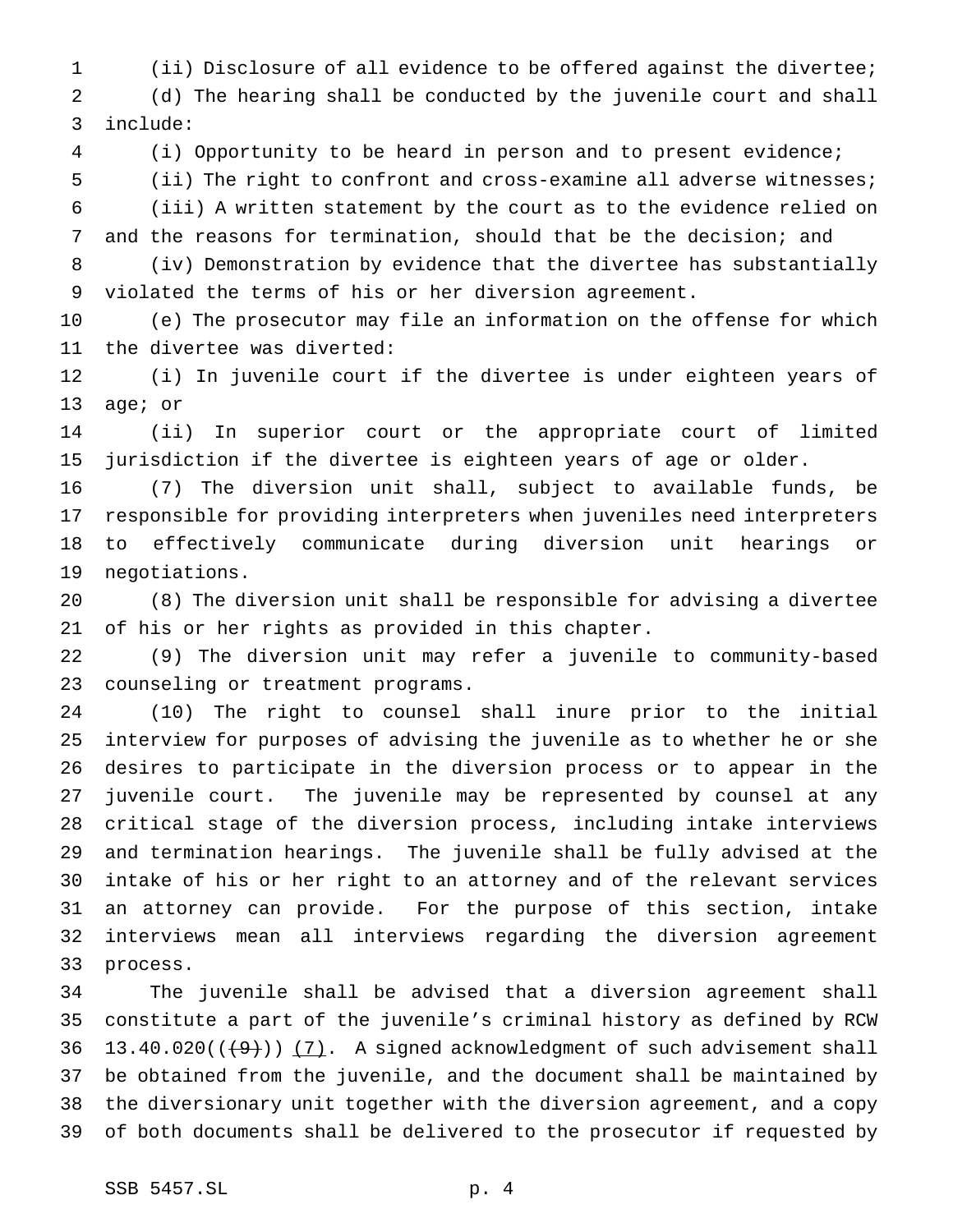the prosecutor. The supreme court shall promulgate rules setting forth the content of such advisement in simple language.

 (11) When a juvenile enters into a diversion agreement, the juvenile court may receive only the following information for dispositional purposes:

(a) The fact that a charge or charges were made;

(b) The fact that a diversion agreement was entered into;

(c) The juvenile's obligations under such agreement;

 (d) Whether the alleged offender performed his or her obligations 10 under such agreement; and

(e) The facts of the alleged offense.

 (12) A diversionary unit may refuse to enter into a diversion agreement with a juvenile. When a diversionary unit refuses to enter a diversion agreement with a juvenile, it shall immediately refer such juvenile to the court for action and shall forward to the court the criminal complaint and a detailed statement of its reasons for refusing to enter into a diversion agreement. The diversionary unit shall also immediately refer the case to the prosecuting attorney for action if such juvenile violates the terms of the diversion agreement.

 (13) A diversionary unit may, in instances where it determines that the act or omission of an act for which a juvenile has been referred to it involved no victim, or where it determines that the juvenile referred to it has no prior criminal history and is alleged to have committed an illegal act involving no threat of or instance of actual physical harm and involving not more than fifty dollars in property loss or damage and that there is no loss outstanding to the person or firm suffering such damage or loss, counsel and release or release such a juvenile without entering into a diversion agreement. A diversion unit's authority to counsel and release a juvenile under this subsection shall include the authority to refer the juvenile to community-based counseling or treatment programs. Any juvenile released under this subsection shall be advised that the act or omission of any act for which he or she had been referred shall constitute a part of the juvenile's criminal history as defined by RCW 35 13.40.020( $(\frac{9}{1})$ ) (7). A signed acknowledgment of such advisement shall be obtained from the juvenile, and the document shall be maintained by the unit, and a copy of the document shall be delivered to the prosecutor if requested by the prosecutor. The supreme court shall promulgate rules setting forth the content of such advisement in simple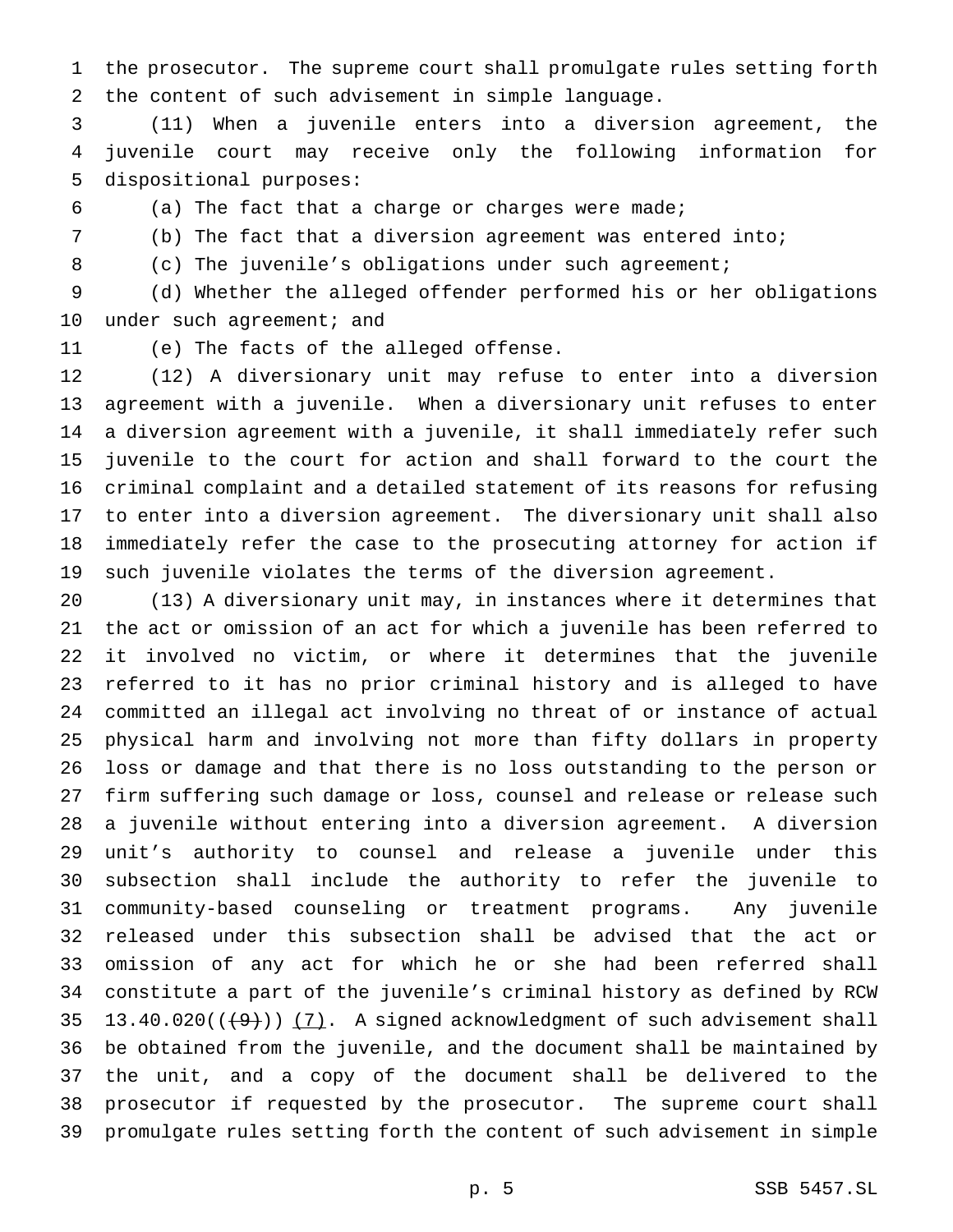language. A juvenile determined to be eligible by a diversionary unit for release as provided in this subsection shall retain the same right to counsel and right to have his or her case referred to the court for formal action as any other juvenile referred to the unit.

 (14) A diversion unit may supervise the fulfillment of a diversion agreement entered into before the juvenile's eighteenth birthday and which includes a period extending beyond the divertee's eighteenth birthday.

 (15) If a fine required by a diversion agreement cannot reasonably be paid due to a change of circumstance, the diversion agreement may be modified at the request of the divertee and with the concurrence of the diversion unit to convert an unpaid fine into community service. The modification of the diversion agreement shall be in writing and signed by the divertee and the diversion unit. The number of hours of community service in lieu of a monetary penalty shall be converted at the rate of the prevailing state minimum wage per hour.

 (16) Fines imposed under this section shall be collected and paid into the county general fund in accordance with procedures established by the juvenile court administrator under RCW 13.04.040 and may be used only for juvenile services. In the expenditure of funds for juvenile services, there shall be a maintenance of effort whereby counties exhaust existing resources before using amounts collected under this section.

 **Sec. 2.** RCW 13.40.160 and 1997 c 338 s 25 and 1997 c 265 s 1 are each reenacted and amended to read as follows:

 (1) The standard range disposition for a juvenile adjudicated of an offense is determined according to RCW 13.40.0357.

 (a) When the court sentences an offender to a local sanction as provided in RCW 13.40.0357 option A, the court shall impose a determinate disposition within the standard ranges, except as provided 31 in subsections (2),  $((+4))$  (3), and  $((+5))$  (4) of this section. The disposition may be comprised of one or more local sanctions.

 (b) When the court sentences an offender to a standard range as provided in RCW 13.40.0357 option A that includes a term of confinement exceeding thirty days, commitment shall be to the department for the standard range of confinement, except as provided in subsections (2),  $((+4))$   $(3)$ , and  $((+5))$   $(4)$  of this section.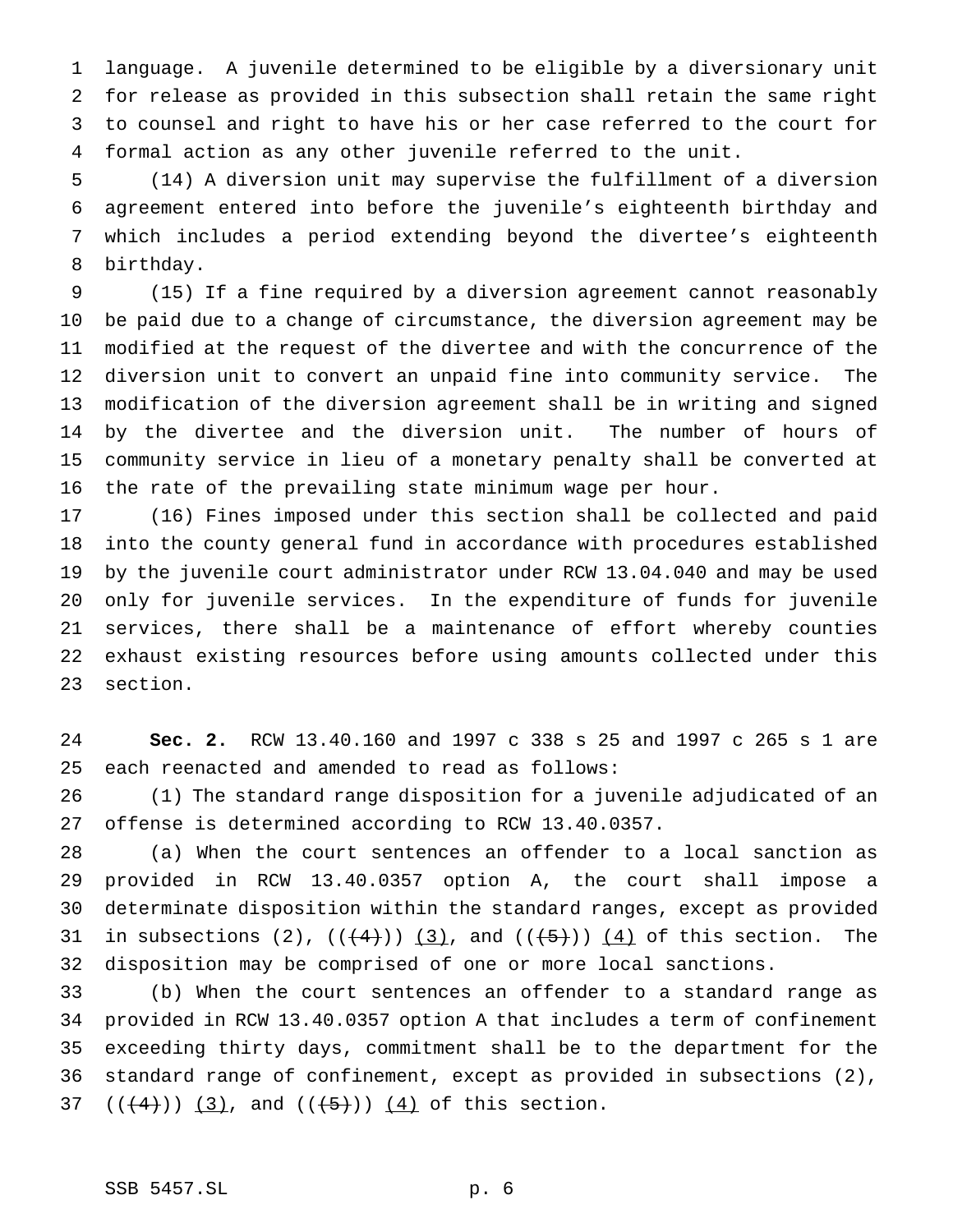(2) If the court concludes, and enters reasons for its conclusion, that disposition within the standard range would effectuate a manifest injustice the court shall impose a disposition outside the standard range, as indicated in option C of RCW 13.40.0357. The court's finding of manifest injustice shall be supported by clear and convincing evidence.

 A disposition outside the standard range shall be determinate and shall be comprised of confinement or community supervision, or a combination thereof. When a judge finds a manifest injustice and imposes a sentence of confinement exceeding thirty days, the court shall sentence the juvenile to a maximum term, and the provisions of RCW 13.40.030(2) shall be used to determine the range. A disposition outside the standard range is appealable under RCW 13.40.230 by the state or the respondent. A disposition within the standard range is not appealable under RCW 13.40.230.

16 (3) ((Where a respondent is found to have committed an offense for 17 which the respondent declined to enter into a diversion agreement, the court shall impose a term of community supervision limited to the conditions allowed in a diversion agreement as provided in RCW  $20 \quad 13.40.080(2)$ .

 $(4)$ )) When a juvenile offender is found to have committed a sex offense, other than a sex offense that is also a serious violent offense as defined by RCW 9.94A.030, and has no history of a prior sex offense, the court, on its own motion or the motion of the state or the respondent, may order an examination to determine whether the respondent is amenable to treatment.

 The report of the examination shall include at a minimum the following: The respondent's version of the facts and the official version of the facts, the respondent's offense history, an assessment of problems in addition to alleged deviant behaviors, the respondent's social, educational, and employment situation, and other evaluation measures used. The report shall set forth the sources of the evaluator's information.

 The examiner shall assess and report regarding the respondent's amenability to treatment and relative risk to the community. A proposed treatment plan shall be provided and shall include, at a minimum:

 (a)(i) Frequency and type of contact between the offender and therapist;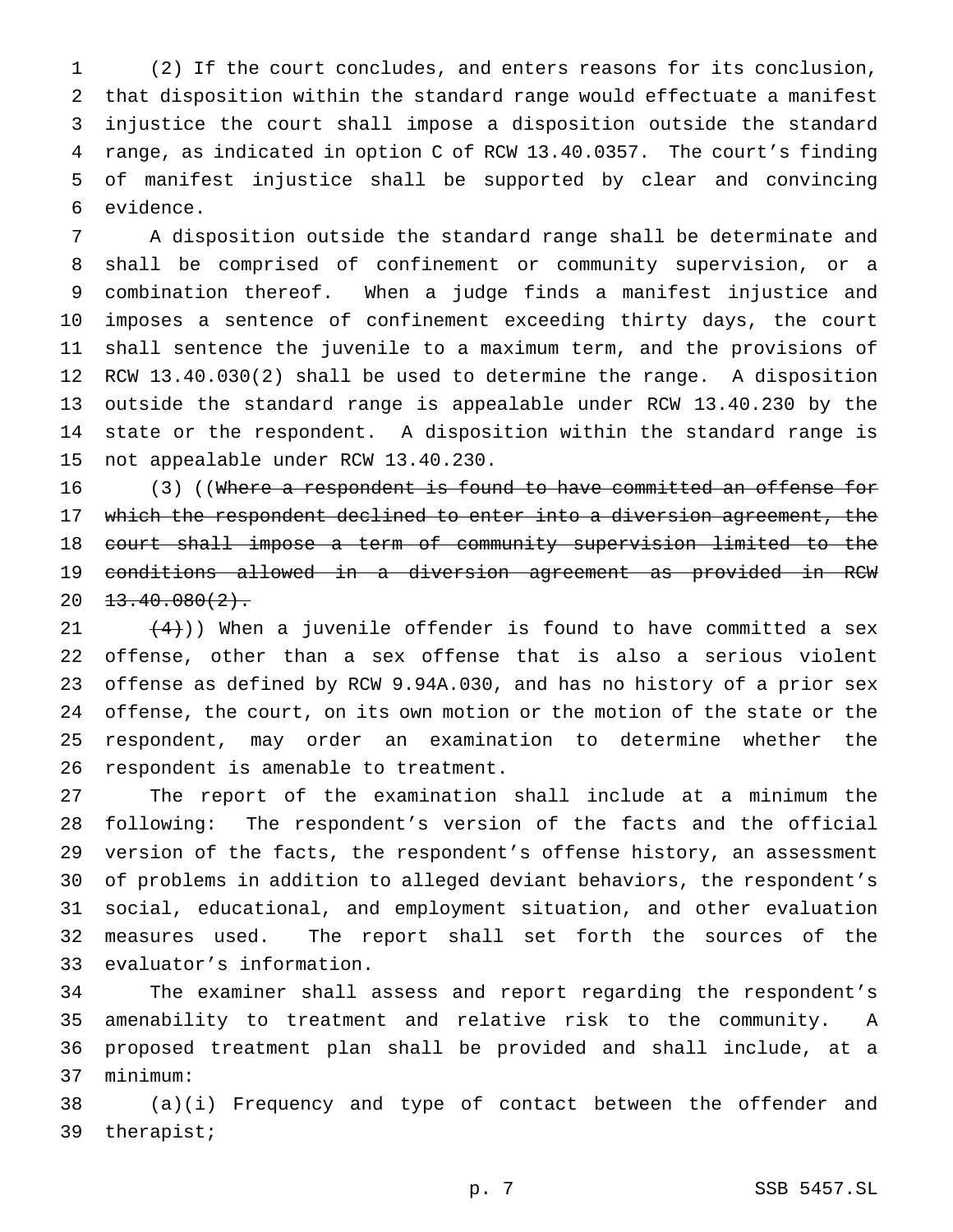(ii) Specific issues to be addressed in the treatment and 2 description of planned treatment modalities;

 (iii) Monitoring plans, including any requirements regarding living conditions, lifestyle requirements, and monitoring by family members, legal guardians, or others;

(iv) Anticipated length of treatment; and

(v) Recommended crime-related prohibitions.

 The court on its own motion may order, or on a motion by the state shall order, a second examination regarding the offender's amenability to treatment. The evaluator shall be selected by the party making the motion. The defendant shall pay the cost of any second examination ordered unless the court finds the defendant to be indigent in which case the state shall pay the cost.

 After receipt of reports of the examination, the court shall then consider whether the offender and the community will benefit from use of this special sex offender disposition alternative and consider the victim's opinion whether the offender should receive a treatment disposition under this section. If the court determines that this special sex offender disposition alternative is appropriate, then the court shall impose a determinate disposition within the standard range for the offense, or if the court concludes, and enters reasons for its conclusions, that such disposition would cause a manifest injustice, the court shall impose a disposition under option C, and the court may suspend the execution of the disposition and place the offender on community supervision for at least two years. As a condition of the suspended disposition, the court may impose the conditions of community supervision and other conditions, including up to thirty days of confinement and requirements that the offender do any one or more of the following:

 (b)(i) Devote time to a specific education, employment, or occupation;

 (ii) Undergo available outpatient sex offender treatment for up to two years, or inpatient sex offender treatment not to exceed the standard range of confinement for that offense. A community mental health center may not be used for such treatment unless it has an appropriate program designed for sex offender treatment. The respondent shall not change sex offender treatment providers or treatment conditions without first notifying the prosecutor, the probation counselor, and the court, and shall not change providers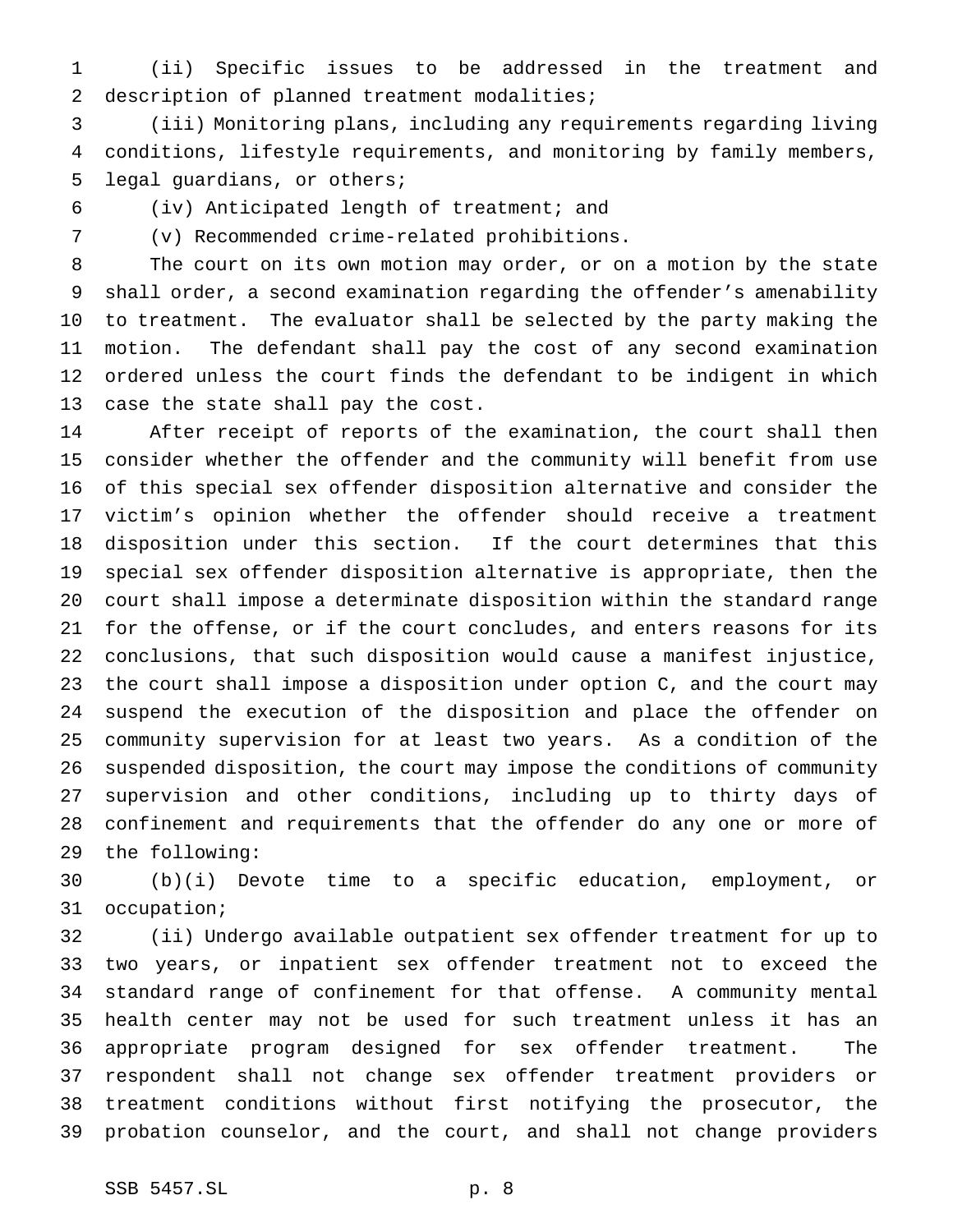without court approval after a hearing if the prosecutor or probation counselor object to the change;

 (iii) Remain within prescribed geographical boundaries and notify the court or the probation counselor prior to any change in the offender's address, educational program, or employment;

 (iv) Report to the prosecutor and the probation counselor prior to any change in a sex offender treatment provider. This change shall have prior approval by the court;

(v) Report as directed to the court and a probation counselor;

 (vi) Pay all court-ordered legal financial obligations, perform community service, or any combination thereof;

 (vii) Make restitution to the victim for the cost of any counseling reasonably related to the offense;

 (viii) Comply with the conditions of any court-ordered probation bond; or

 (ix) The court shall order that the offender may not attend the public or approved private elementary, middle, or high school attended by the victim or the victim's siblings. The parents or legal guardians of the offender are responsible for transportation or other costs associated with the offender's change of school that would otherwise be paid by the school district. The court shall send notice of the disposition and restriction on attending the same school as the victim or victim's siblings to the public or approved private school the juvenile will attend, if known, or if unknown, to the approved private schools and the public school district board of directors of the district in which the juvenile resides or intends to reside. This notice must be sent at the earliest possible date but not later than ten calendar days after entry of the disposition.

 The sex offender treatment provider shall submit quarterly reports on the respondent's progress in treatment to the court and the parties. The reports shall reference the treatment plan and include at a minimum the following: Dates of attendance, respondent's compliance with requirements, treatment activities, the respondent's relative progress in treatment, and any other material specified by the court at the time of the disposition.

 At the time of the disposition, the court may set treatment review hearings as the court considers appropriate.

38 Except as provided in this subsection  $((+4))$   $(3)$ , after July 1, 1991, examinations and treatment ordered pursuant to this subsection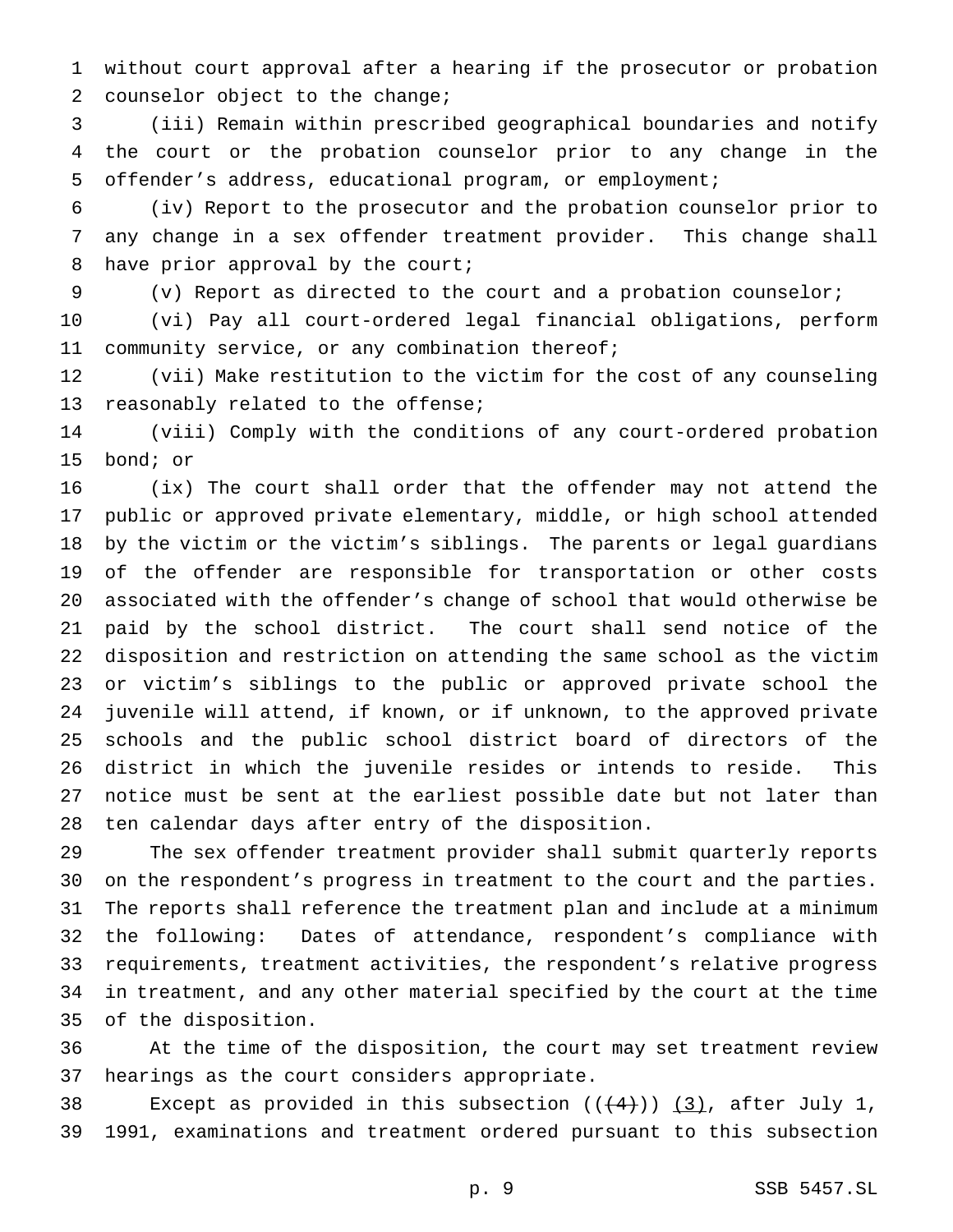shall only be conducted by sex offender treatment providers certified by the department of health pursuant to chapter 18.155 RCW. A sex offender therapist who examines or treats a juvenile sex offender pursuant to this subsection does not have to be certified by the department of health pursuant to chapter 18.155 RCW if the court finds that: (A) The offender has already moved to another state or plans to move to another state for reasons other than circumventing the certification requirements; (B) no certified providers are available for treatment within a reasonable geographical distance of the offender's home; and (C) the evaluation and treatment plan comply with this subsection (4) and the rules adopted by the department of health. If the offender violates any condition of the disposition or the court finds that the respondent is failing to make satisfactory progress in treatment, the court may revoke the suspension and order execution of the disposition or the court may impose a penalty of up to thirty days' confinement for violating conditions of the disposition. The court may order both execution of the disposition and up to thirty days' confinement for the violation of the conditions of the disposition. The court shall give credit for any confinement time previously served if that confinement was for the offense for which the suspension is being revoked.

 For purposes of this section, "victim" means any person who has sustained emotional, psychological, physical, or financial injury to person or property as a direct result of the crime charged. "Victim" may also include a known parent or guardian of a victim who is a minor child unless the parent or guardian is the perpetrator of the offense. 27 A disposition entered under this subsection  $((+4))$   $(3)$  is not appealable under RCW 13.40.230.

 $((+5))$   $(4)$  If the juvenile offender is subject to a standard range disposition of local sanctions or 15 to 36 weeks of confinement and has not committed an A- or B+ offense, the court may impose the disposition alternative under RCW 13.40.165.

 $((+6))$  (5) RCW 13.40.193 shall govern the disposition of any juvenile adjudicated of possessing a firearm in violation of RCW 9.41.040(1)(b)(iii) or any crime in which a special finding is entered that the juvenile was armed with a firearm.

37 ( $(\overline{+7})$ ) (6) Whenever a juvenile offender is entitled to credit for time spent in detention prior to a dispositional order, the